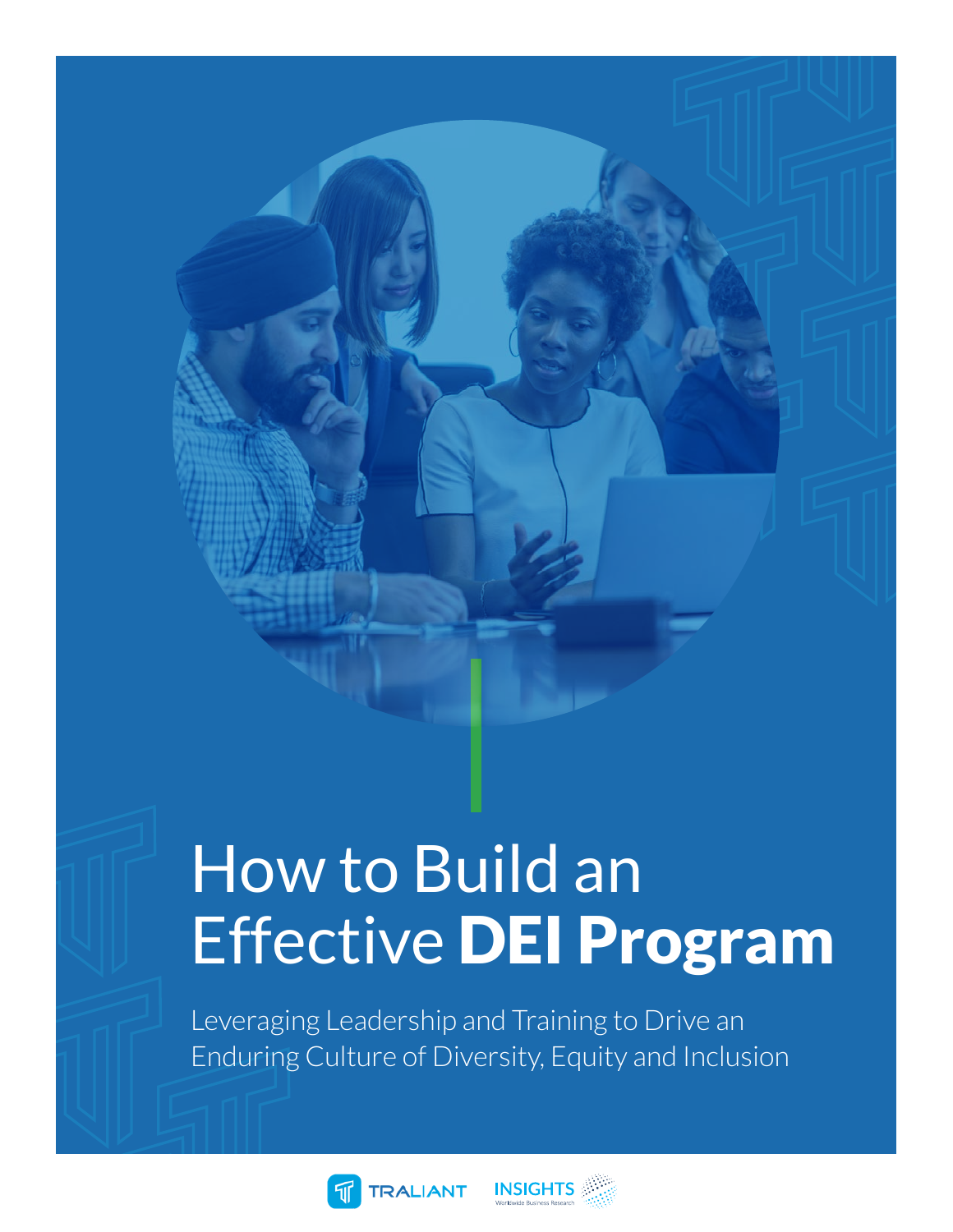

### Table of Contents



- 3 [Executive Summary](#page-2-0)
- 4 [About the Respondents](#page-3-0)
- 5 [Key Insights](#page-4-0)
- 6 Effective DEI Programs Need Dedicated Leaders [and Budgets](#page-5-0)
- 9 DEI Maturity Improves Amid Opportunities for [Communication and Endorsement](#page-8-0)
- 12 Organizations Are Only "Somewhat Confident" [Employees Feel a Sense of Belonging](#page-11-0)
- **15** Organizations Struggle Most with the Direction, [Metrics, and Results of DEI Programs](#page-14-0)
- 16 [Key Takeaways](#page-15-0)
- **17** [About the Authors](#page-16-0)

可

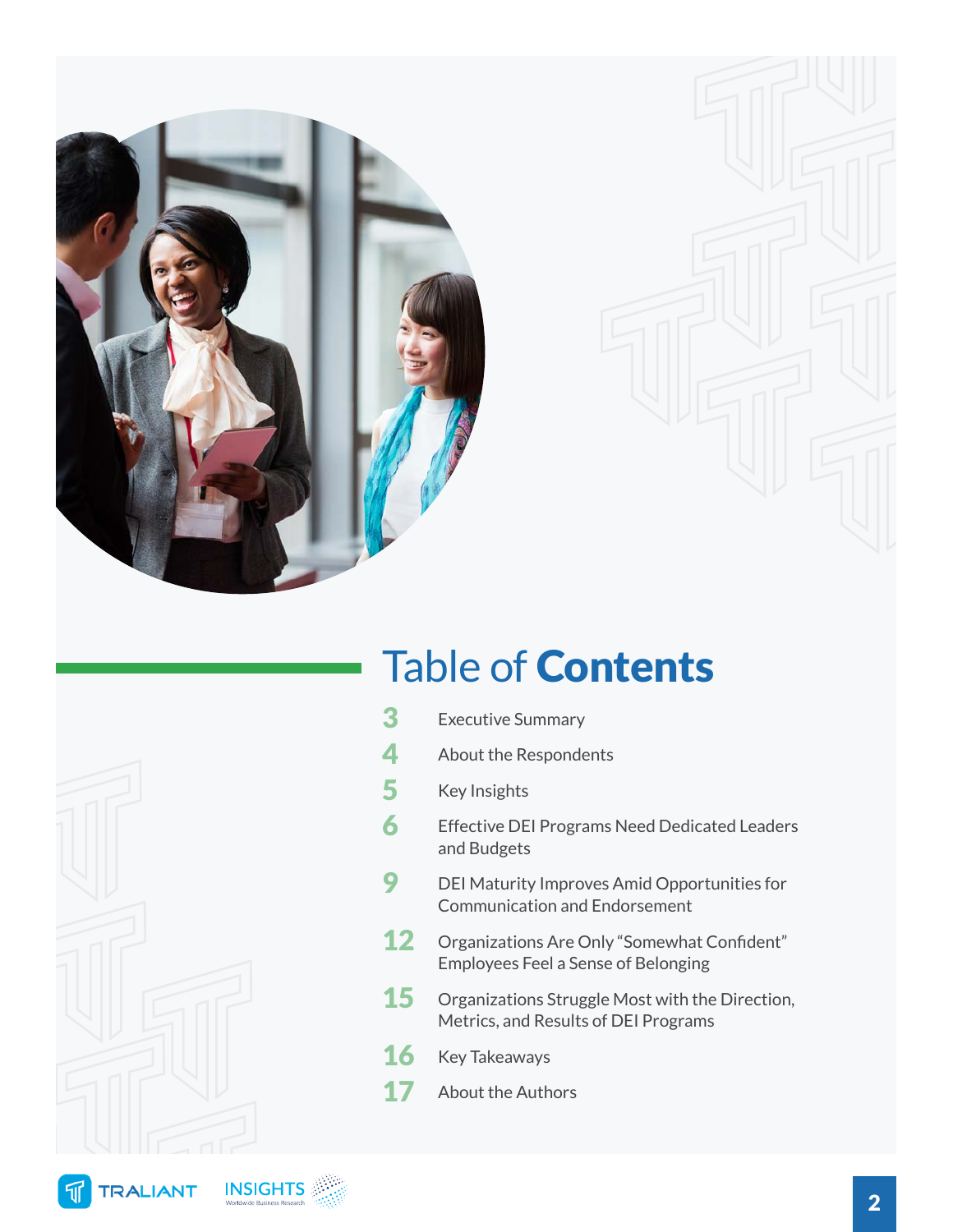### <span id="page-2-0"></span>Executive Summary

**Diversity, equity and inclusion (DEI) initiatives have been a part of organizations' cultural shift toward more equitable hiring practices for years.** However, for many organizations in almost every industry, recent events have underscored the need to take a more holistic approach to DEI—one that requires meaningful behavioral and cultural change.

Effective DEI programs span the entire organization—recruiting and retention, mentoring and professional development, as well as other practices, policies and procedures that can track and measure progress. Further, ongoing DEI education and training are key to promoting the organization's DEI goals and values and the benefits of a more diverse and inclusive workforce.

Not only can training help to amplify what inclusion means throughout the organization, it can also help employees and managers identify their own unconscious biases, which create barriers to advancing DEI.

This report explores how organizations in various industries are progressing in their DEI journeys amid a range of internal and external challenges. It also highlights the importance of senior leadership being visible and proactive in DEI activities, the need to allocate budget and resources for DEI, and the role of training in helping organizations make positive changes in workplace behaviors and culture.

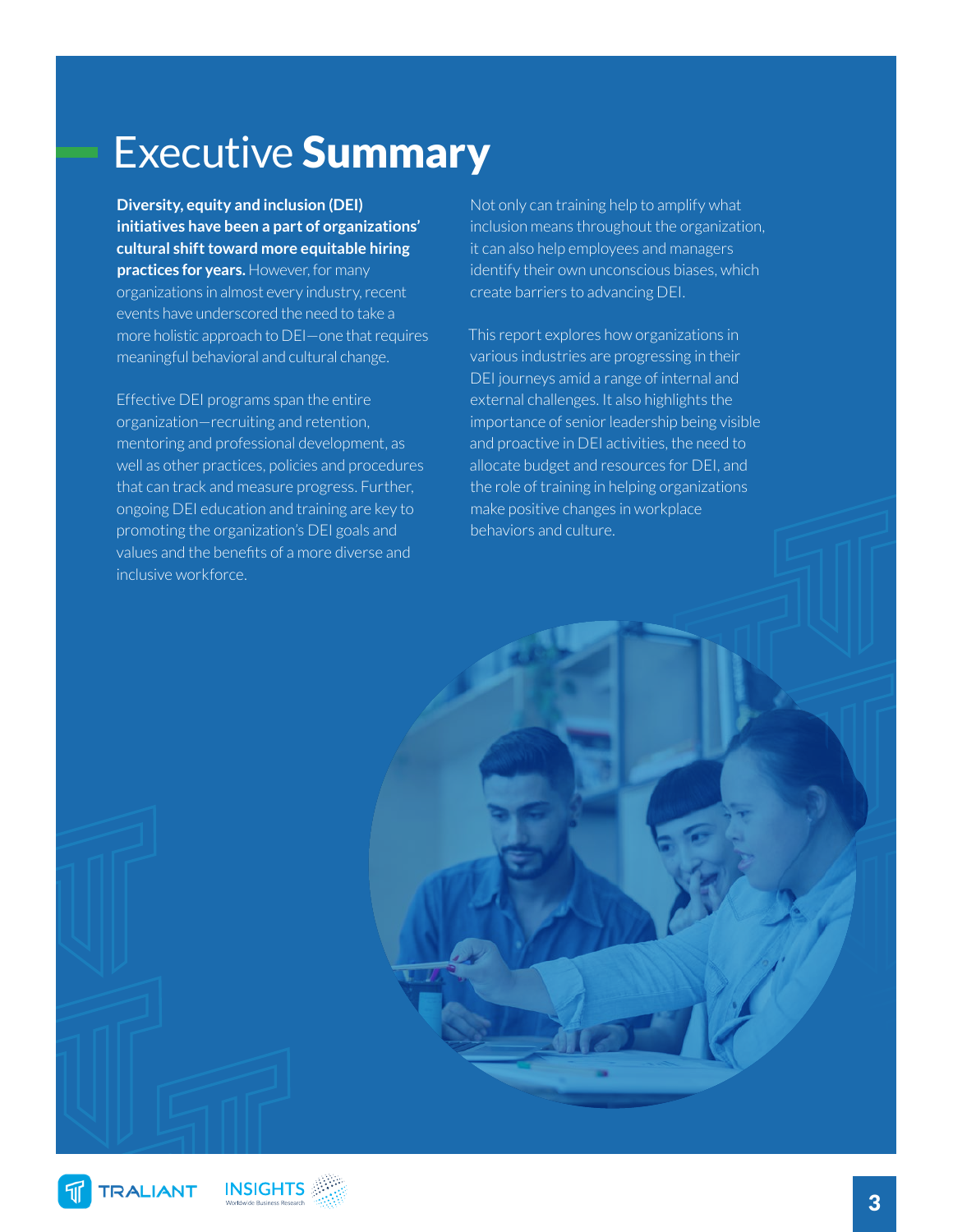### <span id="page-3-0"></span>About the Respondents

The WBR Insights research team surveyed 300 respondents from across the U.S. to generate the results featured in this report.

#### **How many employees does your organization have?**



The respondents represent companies of varying sizes based on employee count. About one-third of the respondents are from companies with 100 to 999 employees (32%), 1,000 to 4,999 employees (35%), or more than 5,000 employees (33%).

The respondents represent a variety of industry verticals, including healthcare (9%), manufacturing (8%), business services (8%), finance (8%), retail (7%), construction (7%), and the nonprofit sector (7%).

All the respondents self-identified with diversity-related titles. For example, respondents include chief diversity officers, diversity vice presidents and diversity directors.

Almost half of the respondents (49%) hold a director level position at their organization. The remaining respondents are vice presidents (26%), department heads (13%), and C-suite executives (12%).

**In which vertical does your organization operate?**



- **8%** Business Services
- 
- **8%** Finance **7%** Retail
- 
- **7%** Construction
- **7%** Nonprofit
- **7%** Education
- **6%** Tech
- 6% Restaurants
- **6%** Government
- **6%** Insurance/Real Estate
- **6%** Energy/Utilities
- **65%** Hotels
- **4%** Hospitality

#### **What is your level in your organization?**



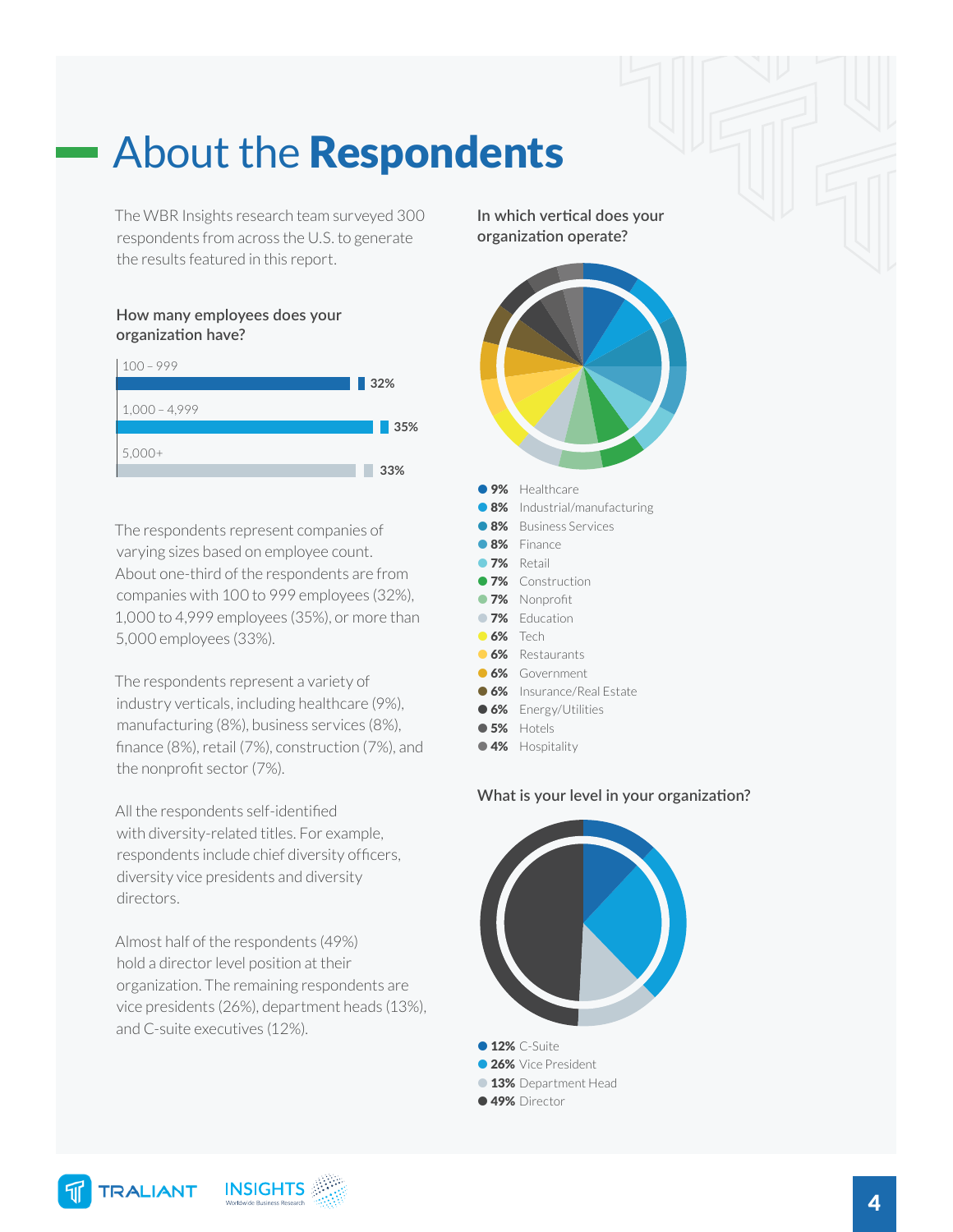### <span id="page-4-0"></span>Key Insights

#### **Among the organizations in this study:**

- **Every company either already has a formal DEI strategy (89%) or expects to implement a formal DEI strategy within the next 12 months (11%).** However, 57% have no dedicated DEI resources or budget.
- **65% conduct DEI training.** Most respondents claim DEI training is

"important" (61%) or very important (9%) to their organizations.

58% have defined and trained teams to **identify unconscious bias and microaggressions.**

**48% say their HR teams "own" their DEI strategy** while 44% say their executive team "owns" their DEI strategy.

**79% will allocate more budget and/or resources to DEI in 2022,** whether they have any allocated to date.

**21% believe their organization's level of DEI maturity is "Exceptional"** and 49% believe they are ahead or at parity with industry norms in their DEI journey, respectively. Nearly half (49%) claim DEI is a part of their company culture and everyday operations.

**However, only 43% believe their DEI maturity has improved over the past year.** 33% say they communicate DEI goals and progress to employees only on a biannual basis and 30% do so on an annual basis.

**71% say their executives are involved in decisions about endorsing and advancing DEI;** however, only 13% of respondents within that group claim their executives are proactive and visible in those activities; 58% say they are not.

**50% said COVID-19 has not impacted their DEI efforts, while 18% say it has complicated, delayed or worsened their DEI efforts.** Only 32% say the pandemic has reinforced or driven improvements in their DEI efforts.

61% are only **"somewhat confident"** that their employees feel a sense of belonging, inclusion, and psychological safety.

The top-three most important factors when choosing a DEI training strategy or solution are **regular updates** so employees aren't taking the same training every year (72%), **alignment with their DEI strategy and goals** (62%), **cost effectiveness** (59%) and **coverage of topics that are important to their organization and employees** (59%).

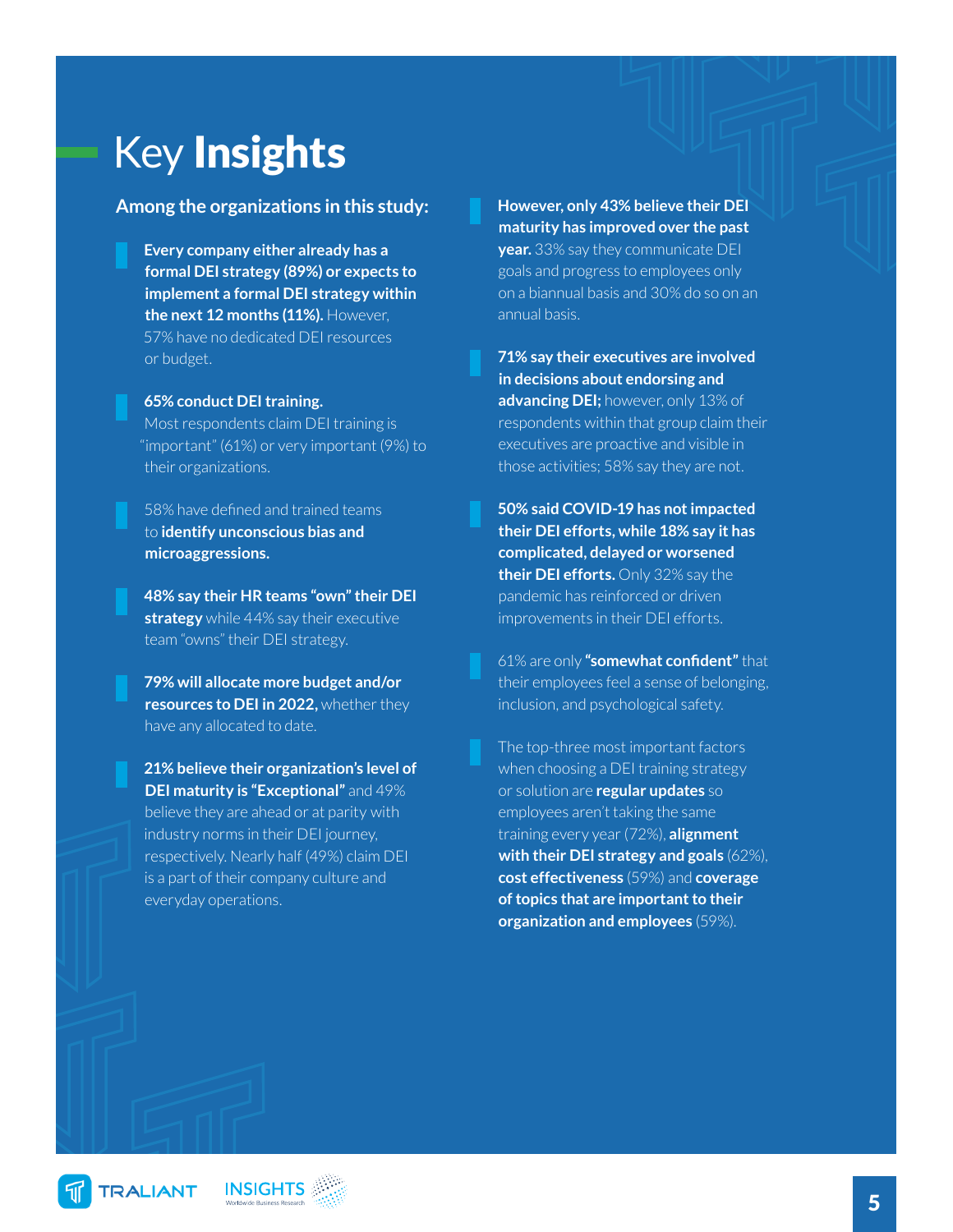### <span id="page-5-0"></span>Effective DEI Programs Need Dedicated Leaders and Budgets

While diversity, equity and inclusion in the workplace is not a new concept, events such as the COVID-19 pandemic and the racial and social justice movement were calls to action for many organizations.

As a result, many organizations are taking a hard look at their DEI strategies, the expectations of employees and customers, and different ways to make measurable improvements.

In many cases, organizations are making progress in their DEI efforts, with dedicated budgets and formal programs. For others, there is still much more work to do when it comes to creating and executing a DEI strategy across all levels and functions.

#### **Does your organization have a formal DEI strategy?**

Yes, we currently have a formal DEI strategy.

**89%**

No, but we expect to implement a formal DEI strategy within the next 12 months.

#### **11%**

At 89%, most of the respondents to this study already have a formal DEI strategy in place at their organizations. The remaining 11% don't currently have a formal DEI strategy, but they are planning to implement one in the next 12 months.

These numbers are a significant indicator of how seriously HR departments and their organizations are taking DEI.

This is due to increasing awareness of issues of discrimination and bias in the workplace and multiple analyses of how discrimination and bias impact the economy at large. According to one report, racial discrimination against African Americans alone has cost the U.S. economy a total of \$16 trillion.<sup>1</sup>

#### **Is DEI a business priority at your organization, with dedicated resources and a budget?**

Yes, it is a business priority with dedicated resources and a budget.

**43%**

Yes, it is a business priority, but with neither dedicated resources nor a budget.

**57%**

Every respondent to this study also indicated that DEI is a business priority. However, there is a disconnect between how seriously organizations prioritize DEI and how willing they are to devote budget and resources to it. Most of the respondents (57%) say their DEI initiatives have neither dedicated resources nor a budget. Instead, these organizations are relying on other budgets, such as the HR budget, to fund DEI efforts.

Among those organizations that have dedicated resources and a budget for DEI, most have allocated between \$7 million and \$10 million to DEI projects, regardless of company size. Some respondents even claim to be devoting hundreds of millions of dollars to DEI.

1Akala, Adedayo. "Cost of Racism: U.S. Economy Lost \$16 Trillion Because of Discrimination, Bank Says." NPR, September 23, 2020. < https:// www.npr.org/sections/live-updates-protests-for-racial-justice/2020/09/23/916022472/cost-of-racism-u-s-economy-lost-16-trillionbecause-of-discrimination-bank-says>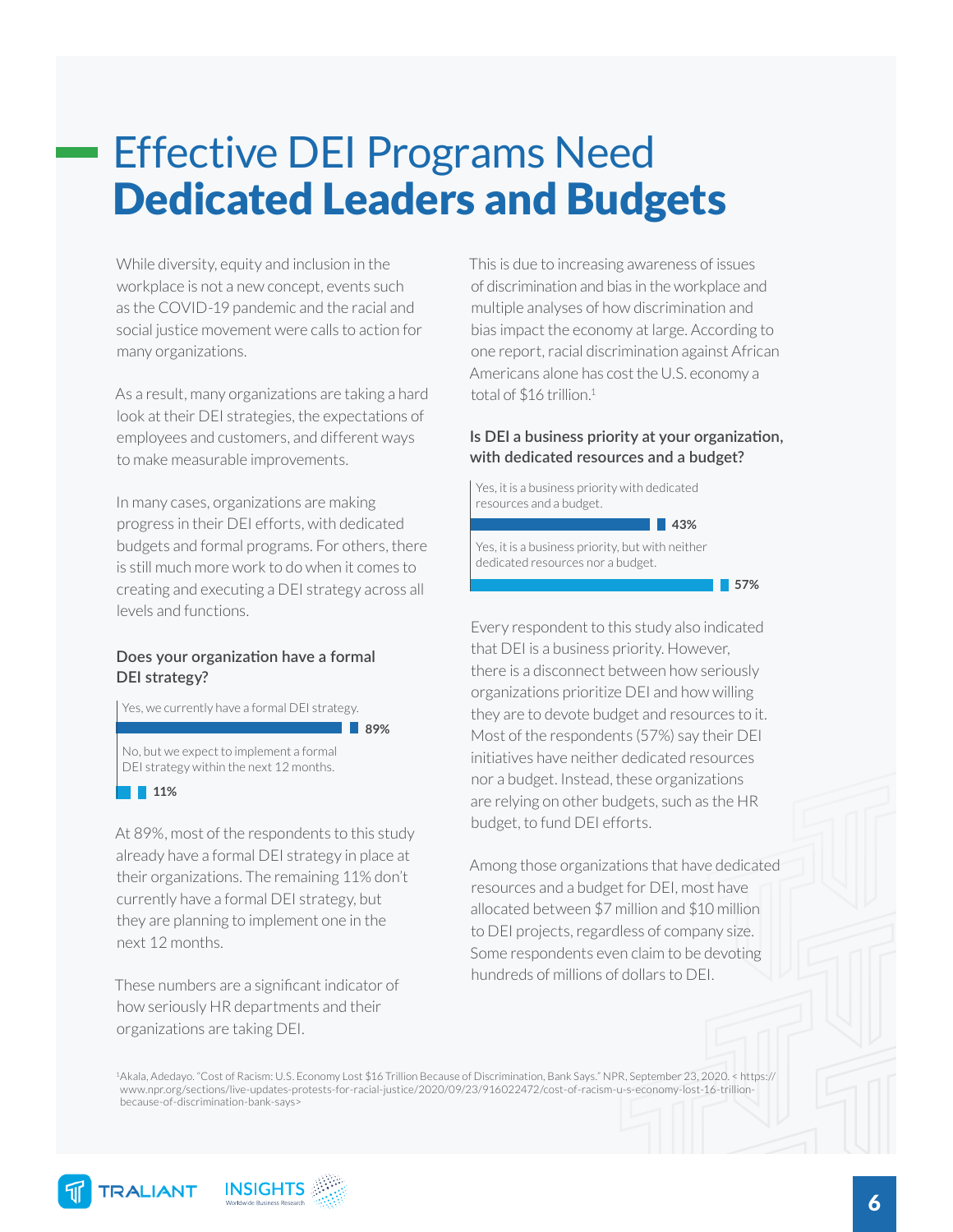Significantly, most of the respondents say that their DEI budgets are on track to increase in 2022. Almost half of the respondents (48%) will increase DEI budgets by 25% or more in 2022. This includes 6% of the respondents who say they will allocate approximately 50% more budget and resources to DEI in 2022.

Although most of the respondents say they don't currently have a dedicated budget for DEI, it's clear that their organizations are at least devoting additional resources to the endeavor. Ultimately, where the organization's DEI budget comes from and how it gets used must be decided by executive leadership, along with those individuals or departments who take ownership of DEI initiatives.

According to the respondents of this study, about half (48%) rely on their HR team to "own" the organization's DEI strategy. Another 44% say their executive team takes ownership of the DEI strategy and another 8% say no team "owns" the organization's DEI strategy.

When asked to identify the person or persons within the organization who "own(s)" the DEI strategy, several respondents say that this question did not apply to them. Other respondents cite several leadership positions, most of which are diversity-related. For example, several diversity directors say they have ownership of the company's DEI strategy, while others claim other diversity leaders within the organization have ownership.

#### **How will your DEI budget and/or resources change in 2022—whether or not you have any allocated to date?**

We will allocate less budget and/or fewer resources to DEI in 2022. Our budget and/or resources for DEI will remain the same in 2022. We will allocate approximately 10% more budget and/or resources to DEI in 2022. We will allocate approximately 25% more budget and/or resources to DEI in 2022. We will allocate approximately 50% more budget and/or resources to DEI in 2022. **2% 19% 31% 42% 6%**

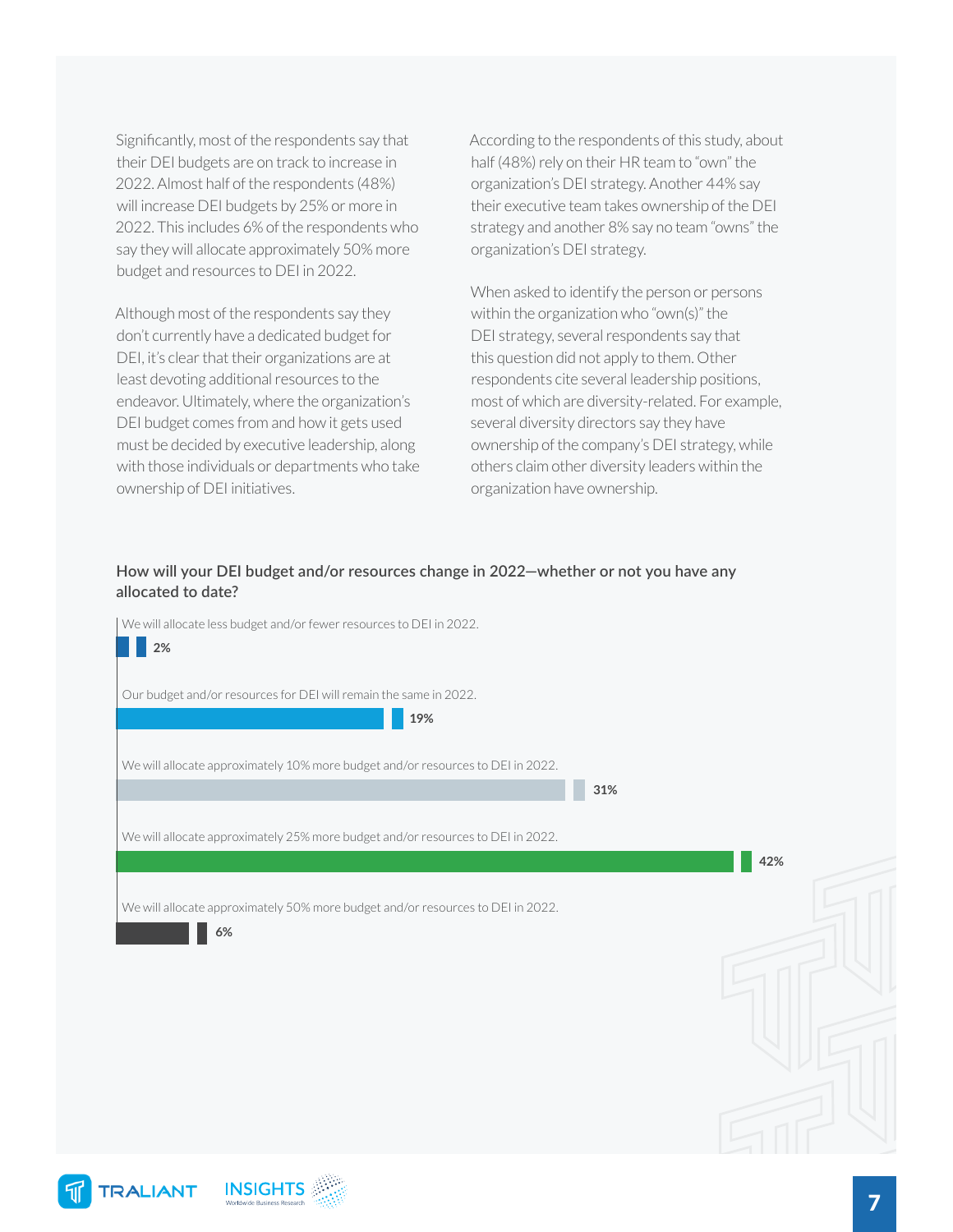Significantly, many of the respondents claim that their HR teams take ownership of the strategy. Although DEI has traditionally been housed under HR, this could be problematic.

Placing DEI under the ownership of the HR department could signal to other departments that DEI isn't their responsibility. It could also indicate that DEI is somehow removed from regular business operations.

While it's true that much of the effort involved in DEI initiatives is centered on HR-related functions like recruiting and training, DEI must be a holistic effort that encompasses the entire organization if it is to be effective. It requires the visible and active support of leadership, clear metrics, and a dedicated budget and resources.

**Who in your organization "owns" the DEI strategy, so to speak?**



**48% HR Team 44%** Executive Team

**8%** No team "owns" the DEI strategy.

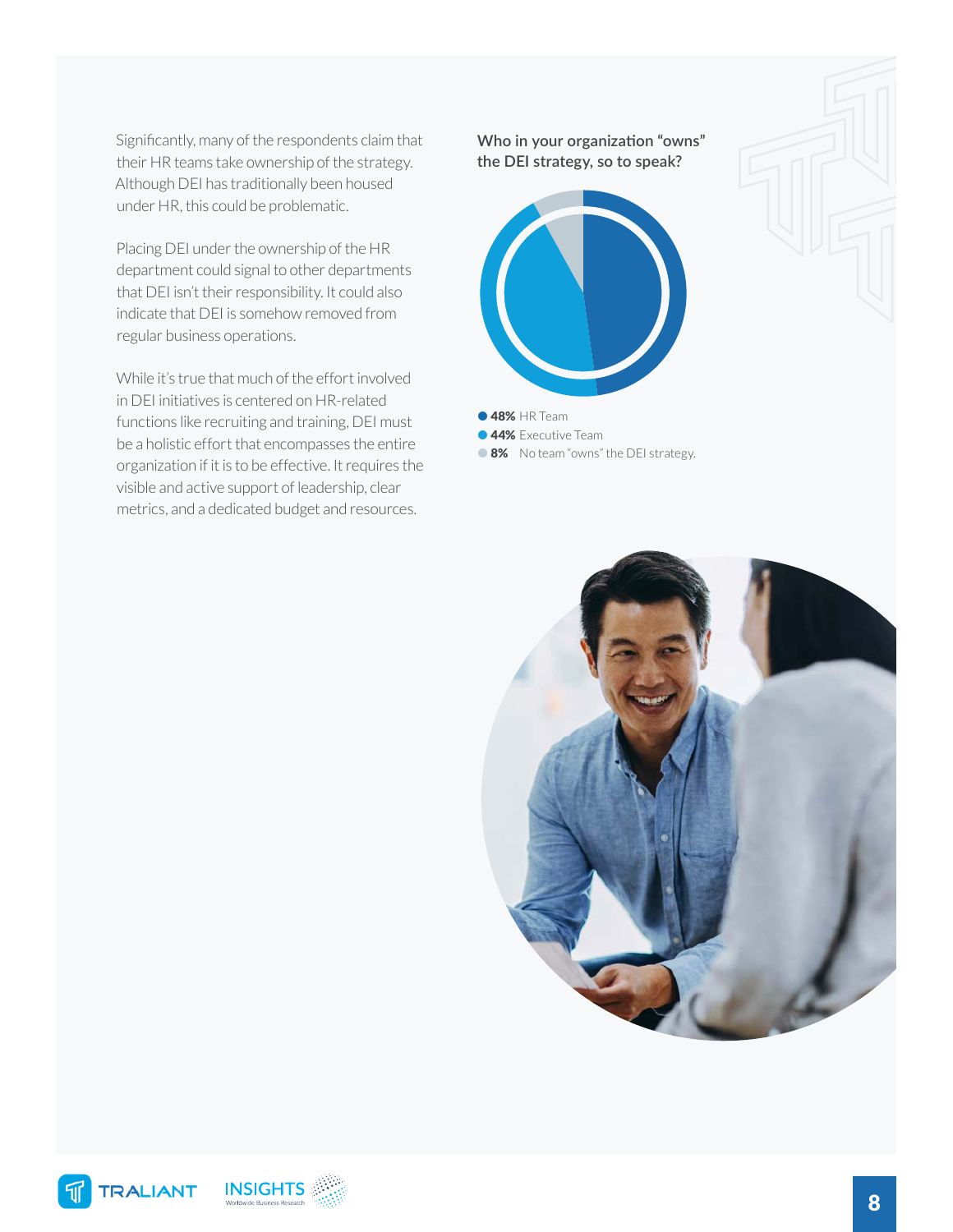### <span id="page-8-0"></span>DEI Maturity Improves Amid Opportunities for Communication and Endorsement

DEI maturity becomes possible when an organization has a multi-pronged strategy in place—backed by resources—that promotes both behavioral inclusion and structural inclusion. This means the strategy must help individuals improve their behavior and recognize instances of bias in the workplace while also working to make systems within the organization more equitable and inclusive. Bias manifests in systems like pay structures, team selection and responsibility delegation just as it manifests in interpersonal relationships.

#### **From your own perspective, what is your level of DEI maturity?**

Exceptional – we are ahead of industry norms in our DEI journey. Good – we are at parity with industry norms in our DEI journey. **21%**

**49%**

Needs Improvement – we are falling behind industry norms in our DEI journey. **30%**

An organization reaches DEI maturity when its initiatives empower associates and leaders to include sustainable DEI practices as part of doing business.

Currently, most of the respondents believe their organization's level of DEI maturity is either exceptional (21%) or good (49%). These respondents believe they are at parity with industry norms or that they are ahead of other organizations in their industry.

The remaining 30% of respondents believe their DEI maturity "needs improvement" and their programs are behind industry norms. Based on previous responses, many of the respondents have an opportunity to improve their DEI initiatives, by formalizing and embedding DEI throughout the organization and by devoting more budget. It's a positive sign that most organizations plan to increase their DEI budgets.

#### **From your own perspective, how has your DEI maturity evolved over the past year?**

Our DEI maturity has improved. Our DEI maturity has remained the same. Our DEI maturity has worsened. **43% 39% 18%**

This would align with other trends recognized by the study. At 43%, many respondents believe their DEI maturity has improved over the last year. Another 39% believe their DEI maturity has remained the same.

Significantly, 18% of the respondents believe their DEI maturity has worsened over the past year. This could be due, in part, to insufficient support and resources or disruptions and uncertainties caused by the COVID-19 pandemic.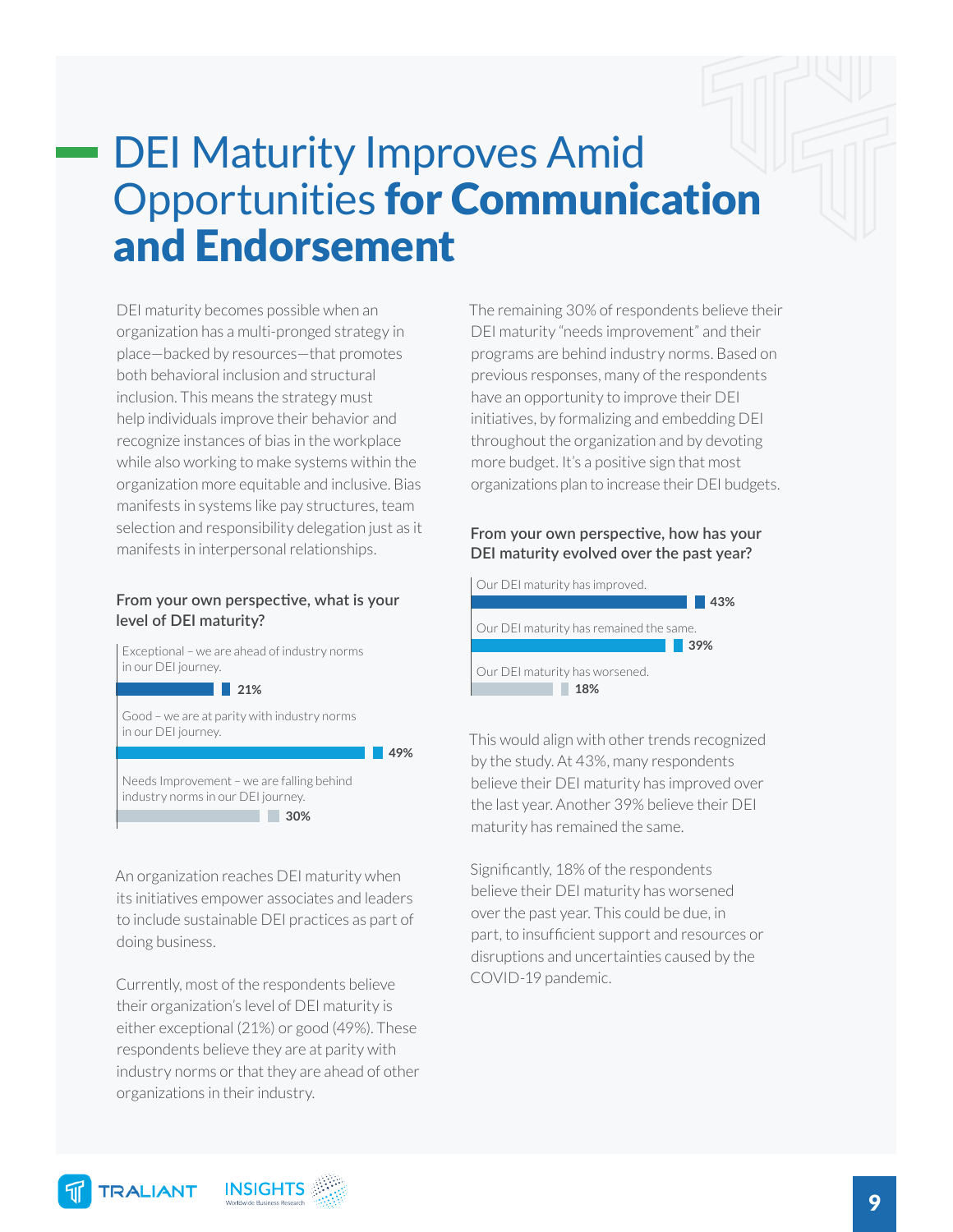#### **What has been the impact of COVID-19 on your DEI efforts?**



For 18% of the respondents, COVID-19 has complicated, delayed or worsened their DEI efforts. The pandemic impacted industries in different ways. Whereas some industries were mostly successful in addressing the challenges brought on by the pandemic, others suffered setbacks due to supply chain constraints, regional crises, and challenges associated with shifting to remote work. These setbacks caused a ripple effect in the organization, affecting plans and budgets for initiatives laid out in the previous year.

The success of DEI programs is also affected by how well they are communicated across the organization. Organizations that focus mainly on diversity hiring can overlook other important needs across the organization, such as addressing issues of unconscious bias and microaggressions in the workplace and ensuring opportunities for training and career advancement are inclusive and equitable.

At 64%, most of the respondents say their organizations partner with a company that provides online DEI training for employees.

In spoken responses, many respondents say stakeholders will partner with a third-party for DEI training if the provider has a strong background in DEI and can provide unique expertise.

#### **How are you communicating your DEI strategy and goals to employees, and involving them in the process?**



"It's about creating better solutions," says an executive director of diversity at an insurance firm. "If the solution is better than what we have, then we have no problem moving things forward."

Similarly, a global director of diversity from an industrial manufacturing company says,

#### **"We may consider an external vendor if we identify specific actions that are unique compared to our current solutions."**

Other respondents say that training solutions must be "within the budget" to be viable, whereas others believe external solutions could help them augment their programs and make them more effective.

Almost half of the respondents (49%) incorporate DEI as part of their culture and everyday operations. This should be an objective for most organizations, and DEI shouldn't be siloed in any single department. So, too, should regular communications about DEI, which 45% of the respondents say they engage in.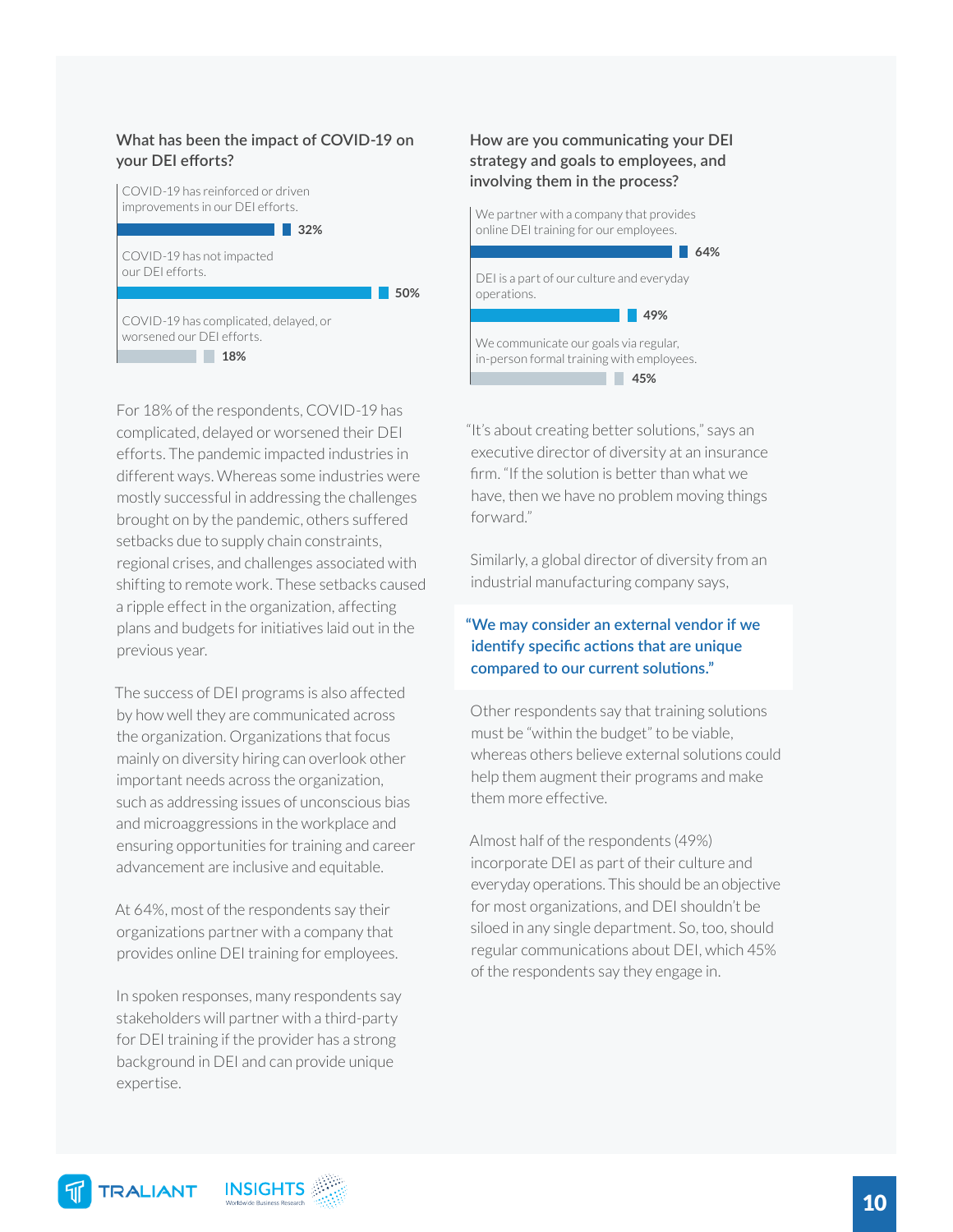Unfortunately, most of the organizations surveyed communicate DEI goals and progress on an annual basis or less often. About one-third of the respondents (33%) only communicate organizational DEI goals and progress to employees every two years (biannually).

Multiple respondents also say that communicating DEI principles is a challenge.

"Choosing the right words to communicate is what challenges us because not everyone is educated in certain aspects," says a head of diversity at a finance organization.

#### **How often do you communicate DEI goals and/or progress to employees?**



"The communication barriers are a challenge," says a VP of diversity at a nonprofit. "We are working on campaigns where we bring in people from diverse backgrounds to speak about the importance and process of communication."

Ideally, DEI leaders should provide more regular updates about what goals have been set and how the organization is doing in reaching those goals. For example, 29% of the respondents communicate this information quarterly—however, only 8% communicate this information more than once per quarter.

While talking about DEI issues and challenges can be difficult—even uncomfortable—regular digital and in-person communication is essential.

#### **How involved is your CEO and/or executive management in actively endorsing and advancing DEI?**

Our executives are proactive and visible in endorsing and advancing DEI.



Though not very visible, our executives are involved in decisions about endorsing and advancing DEI.

**58%**

Our executives support DEI, but they are not directly involved in endorsing or advancing it. **29%**

Establishing Employee Resource Groups (ERGs) and providing different channels for employees to submit questions, concerns and comments, also help keep employees informed, engaged and connected.

It is also integral that executive leaders take a role in endorsing and championing the organization's DEI initiatives.

While 58% of respondents say their executives are involved in decisions about endorsing and advancing DEI, only 13% of those senior leaders are proactive and visible in demonstrating their support.

The respondents say they are dedicated to developing more DEI leaders within the organization. One senior director of diversity at a healthcare organization says, "creating leaders under DEI" is their organization's biggest DEI challenge. Some respondents are prepared to look for external assistance in doing so.

"We want someone who will create leaders and not just help us be more inclusive," says a director of diversity at a restaurant.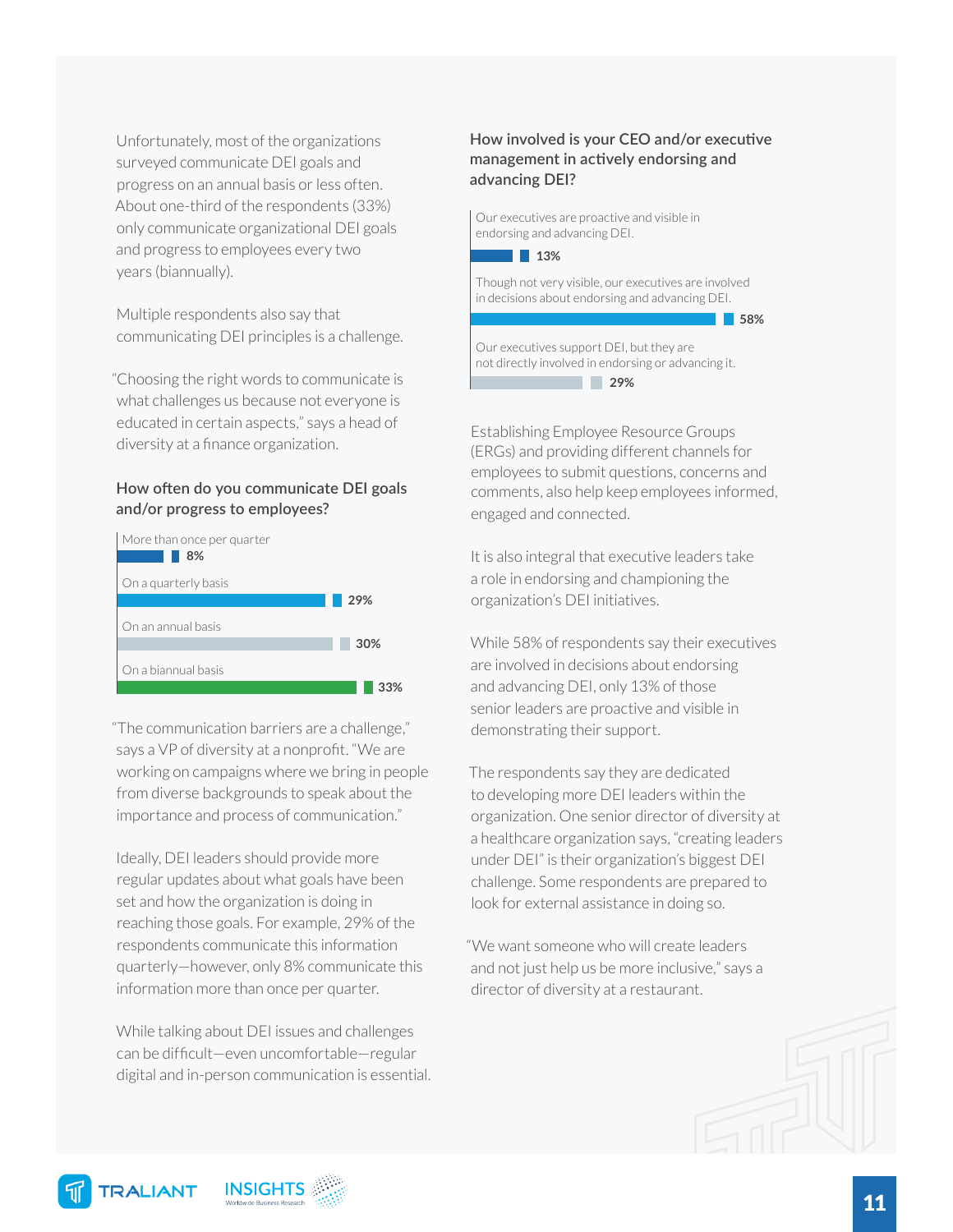### <span id="page-11-0"></span>Organizations Are Only "Somewhat Confident" Employees Feel a Sense of Belonging

The purpose of DEI programs isn't just to improve diversity metrics within the workplace. When implemented holistically, DEI programs can help to foster a sense of belonging, inclusion and psychological safety, where employees feel they can bring their whole selves to work.

While many organizations are already working toward these goals, it's the early days for other companies, especially those that are just beginning to take a company-wide approach to DEI and address behavioral changes.

For example, a vice president at a construction company says that any DEI guidance must include programs that cover "the consequences of unconscious bias and ways to build an inclusive culture in a practical manner." The same respondent says their organization is struggling because its allocation of resources for DEI has been reduced since the start of the pandemic.

Organizations who are serious about fostering a sense of belonging and inclusion recognize the need to address unconscious bias and microaggressions. Unconscious or implicit bias is the tendency to make snap judgments—good or bad—about certain people or groups that are based on stereotypes.

Microaggressions, often stemming from unconscious bias, are everyday slights, snubs or insults that convey hostile or negative messages to individuals who are part of underrepresented or marginalized groups.

If left unchecked, unconscious bias and microaggressions can have a negative impact on recruitment and retention, employee engagement, health and well-being, productivity - and lead to discrimination.

Currently, 58% of the respondents say their organizations have defined and trained teams to identify unconscious bias and microaggressions. Another 12% say they are proactive and routine in identifying and addressing such incidents.

While these are positive developments, 30% of the respondents still say their organizations are "passive" when it comes to unconscious bias and microaggressions. Although they've defined examples of them, they haven't trained their teams yet to identify and act upon them.

#### **To what degree is your team aware of incidents of unconscious bias and microaggressions?**

Proactive—we continue to identify and routinely mitigate unconscious bias and microaggressions.



Active—we have defined and trained teams to identify unconscious bias and microaggressions.

**58%**

Passive—we have identified unconscious bias and microaggressions, but have not trained our teams.

**30%**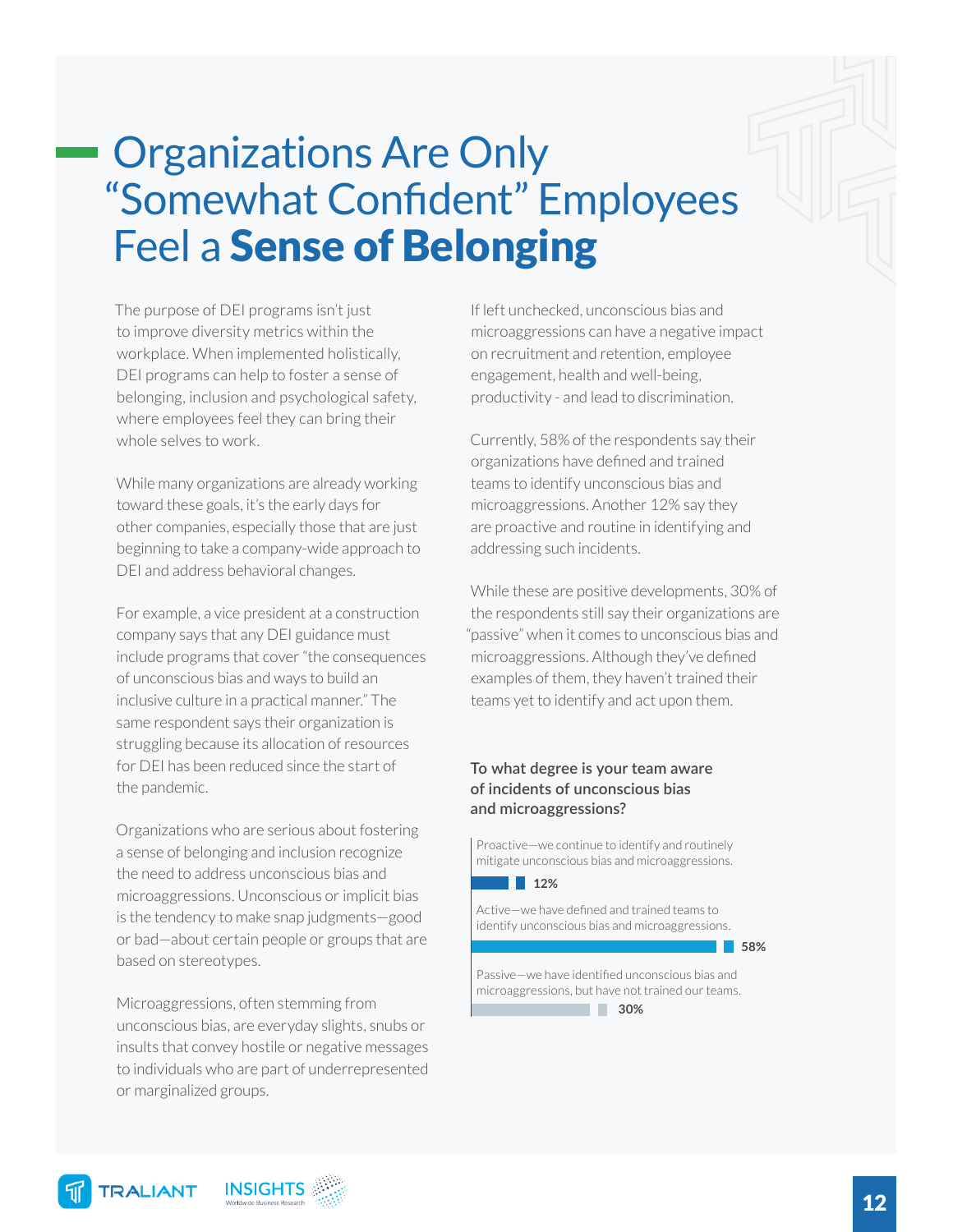**How confident are you that employees feel a sense of belonging, inclusion, and psychological safety?**



Currently, most of the respondents (61%) say they are only somewhat confident that their employees feel a sense of belonging, inclusion, and psychological safety in the workplace. About one-quarter of the respondents (24%) say they are somewhat unconfident that this is true.

Similarly, although 61% of the respondents say DEI training is important, only 9% of say that DEI training is "very important" to their organization.

#### **How important is DEI training to you and your organization?**



While training alone is not enough, it is one of the essential elements of a comprehensive DEI program.

At 65%, most of the respondents say their organizations conduct some form of DEI training. The remaining 35% of the respondents may belong to organizations that have recognized the importance of DEI but haven't yet begun a formal training program.

#### **Does your organization conduct any DEI training?**





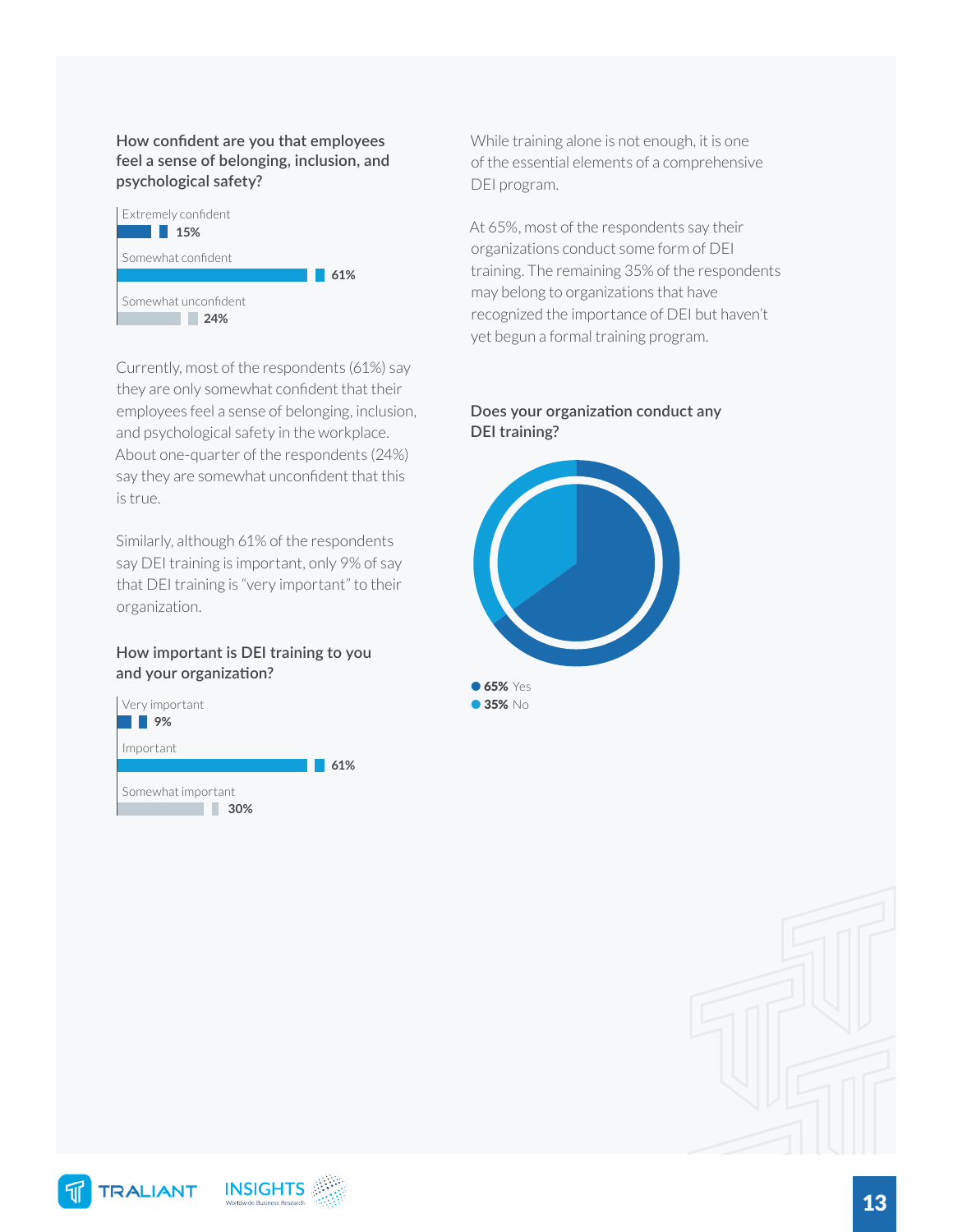Among those organizations that are conducting some form of DEI training, most (58%) rely on a third-party vendor in some fashion. This includes 33% that rely on a third-party vendor only and 25% that rely on both internal resources and a third-party vendor.

Third-party vendors can provide outside expertise to help strengthen and reinforce organization-wide internal DEI efforts.

Exactly half of the respondents use online training for their DEI programs. This includes 26% who use both online and in-person training to further their DEI initiatives.

Many organizations rely on a mix of digital and in-person training. In-person training often takes the form of role-playing, discussions, or seminars.

In the past, online training has been static and tedious. That's changing. By focusing on raising awareness and changing behaviors — and leveraging new technologies and eLearning strategies — online training offers learning experiences that are interactive, engaging and relevant. Online DEI training is also more flexible, as it allows employees to take training sessions on their own time and on any device. This helps the company save time and reduce costs while enabling employees to be productive, whether they are on-site or working remotely.

For most of the respondents (72%), it is most important that a DEI training strategy or solution is updated regularly, so employees don't have to engage in the same training year after year. This is also important as companies' understanding of how best to institute DEI strategies change.

Most of the respondents also prefer a solution that aligns with their internal DEI strategy (62%), is cost-effective and easy to customize

(59%), and covers topics that are important to the organization and its employees (59%). As we learned in written responses, many of the respondents prefer to work with a vendor that can provide new and unique expertise to their DEI programs.

#### **Since you said "Yes," do you use a third-party vendor for DEI training, internal resources, or both?**



#### **Is your training online, in person, or a combination?**



#### **When choosing a DEI training strategy or solution, what factors are most important to you?**

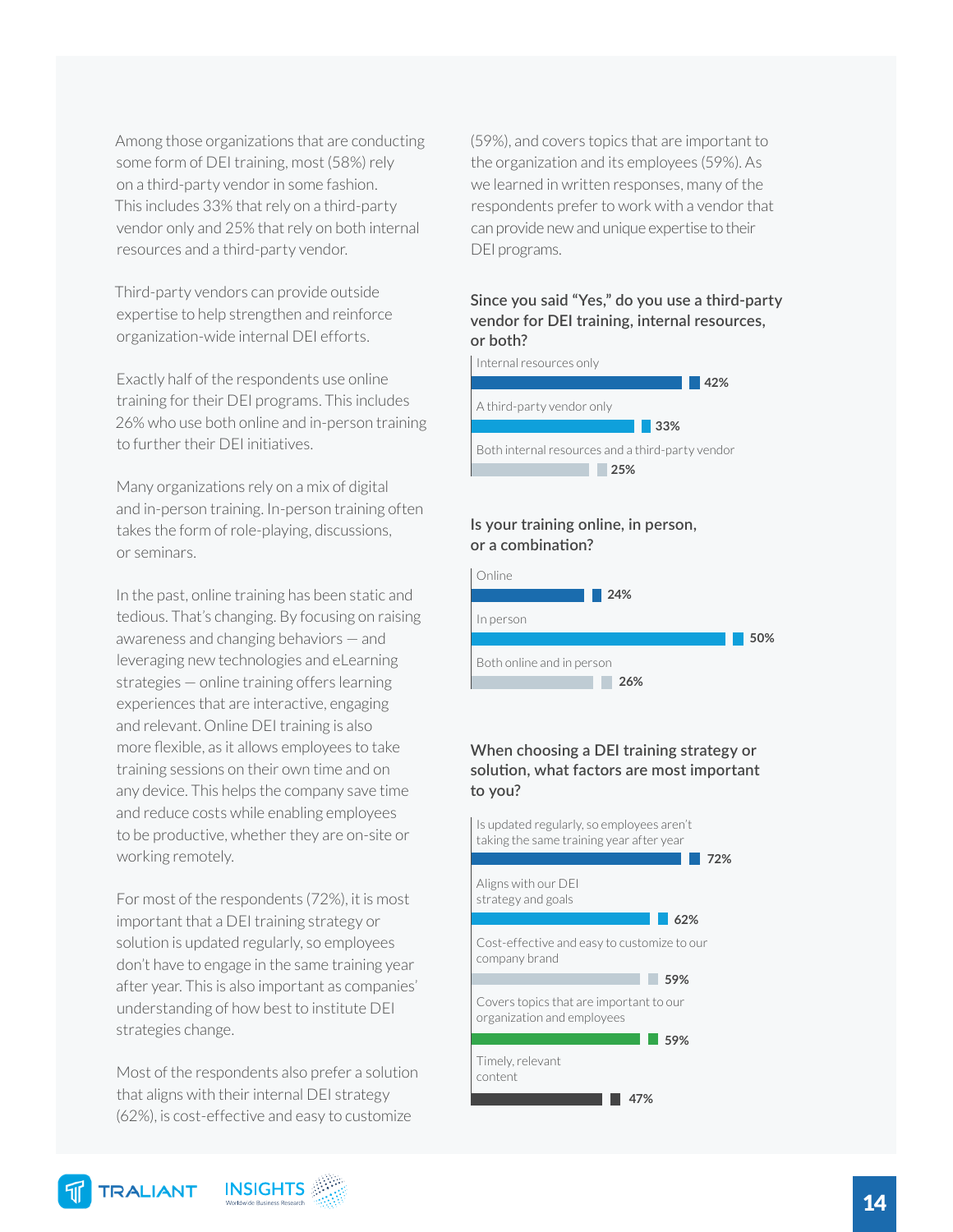### <span id="page-14-0"></span>Organizations Struggle Most with the Direction, Metrics, and Results of DEI Programs

The findings of this study indicate that organizations of various industries have made progress in DEI. Many are devoting more budget to DEI initiatives, identifying DEI leaders within the organization and taking a more holistic approach across the organization. Still, many organizations face significant challenges to their DEI programs. In spoken responses, many of the respondents say COVID-19 and its effects on the economy are the primary challenges to their DEI goals. Others, however, cite more specific challenges, such as changing the company's culture to support DEI.

"Building enough trust and understanding without awkward situations" is a challenge according to one director of diversity at a construction company. "It's not something that can be changed overnight."

**"Integrating DEI into the corporate culture throughout all locations can be the real challenge,"** says a senior director of diversity at a retailer. **"By increasing collaboration, we expect to see some positive change by 2022."**

According to one director from a healthcare organization, customer behavior poses a significant challenge for their industry and must be addressed to continue work on institutional changes: "The greatest challenge in our industry is the way customers behave. We need to change this, and a lot can change from this year on because its all about educating and communicating in the right way."

Several other respondents say their organizations simply need more direction. They don't have clear objectives when it comes to DEI, and they can't identify a correlation between their spending on DEI projects and successful outcomes.

#### **"The spending on DEI efforts has increased, but we are not seeing very noticeable results."**

Similarly, a global head of diversity at a tech company says they've been challenged with "understanding the objectives, personal challenges, and language to communicate" about DEI. However, they say, "This will keep improving as we move further into the future, and we sensitize everyone about aspects" of diversity, equity, and inclusion.

While many respondents acknowledge that DEI is a challenge and that some factors, such as COVID-19, have had an impact on their objectives, they also recognize that there is plenty of hope for the future.

#### **"There were policies that didn't support a lot of inclusion earlier,"** says a director of a tech company. **"Now that we have the benefits of these policies, 2022 seems a year where we can maximize the impact of DEI."**

By augmenting internal initiatives with outside expertise, organizations can leverage new approaches and technologies to communicate and reinforce their DEI strategy, goals and practices. Incorporating DEI into the organization requires a cultural shift that takes time, allocated budgets and resources and the commitment and active support of senior leadership. Based on the responses of DEI decision makers in this report, many organizations are committed for the long term.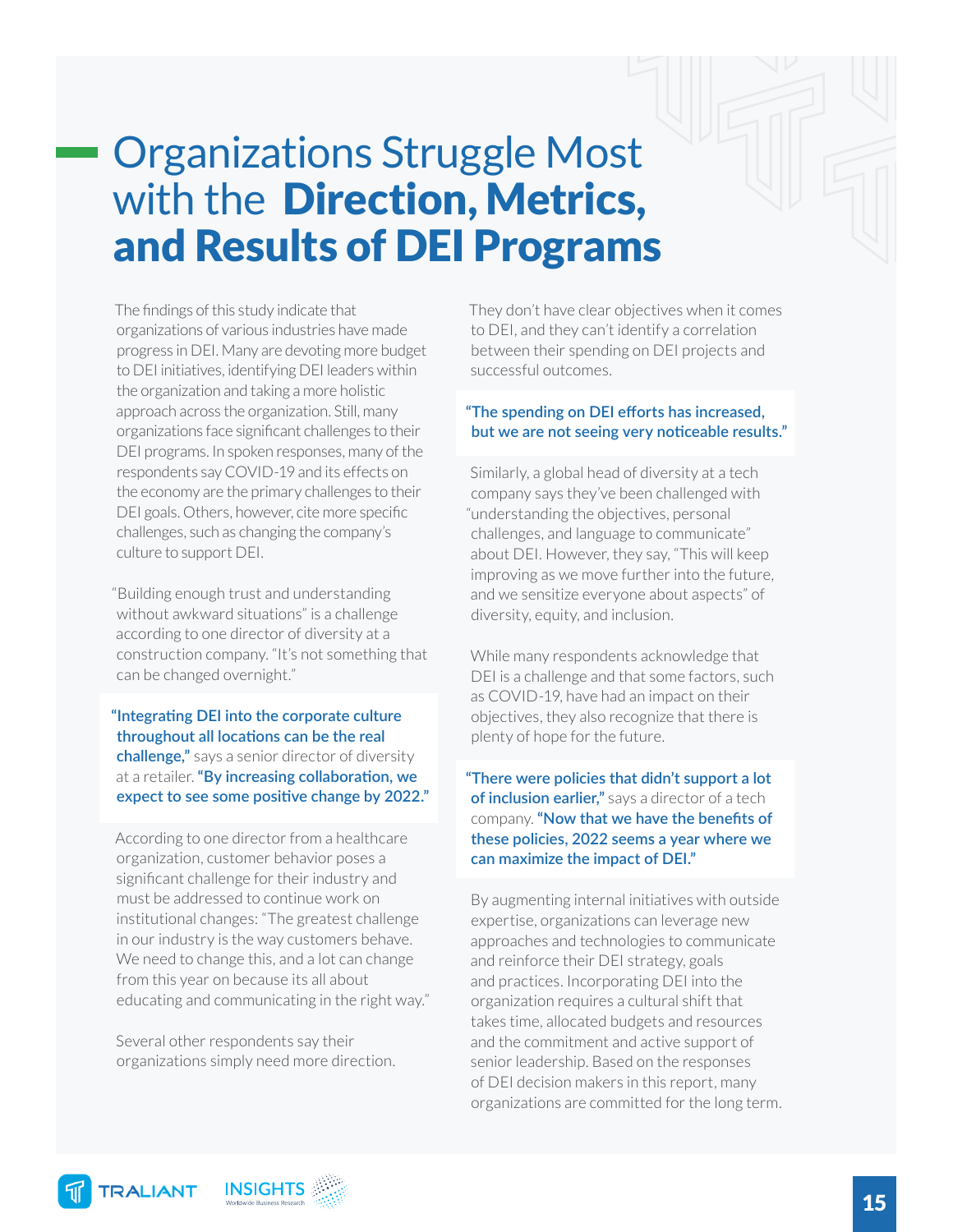### <span id="page-15-0"></span>Key Takeaways

**If you haven't already done so, institute a formal DEI strategy, make DEI a business priority, and provide your DEI program with a dedicated budget.** Although most respondents recognize DEI as a priority, most have not allocated a dedicated budget for their initiatives.

**Ensure executive leadership is proactive and visible in their endorsements of advancing DEI.** This sets the tone for the entire organization and encourages other leaders to be more proactive.

**Communicate information about your DEI strategy and goals to employees regularly.** Most respondents say their organizations only communicate this information on an annual or biannual basis.

**Raise awareness of unconscious bias and microaggressions and take steps to manage and minimize their impact on improving DEI.** 

#### **Make employees feel heard.**

Creating a work environment in which employees feel a sense of belonging and psychological safety improves team dynamics and performance and strengthens DEI.

**Partner with a company that provides DEI training that is updated regularly and aligned with your strategy and goals.** Use external training solutions to augment your existing DEI program and help you reinforce and communicate your strategy and goals.

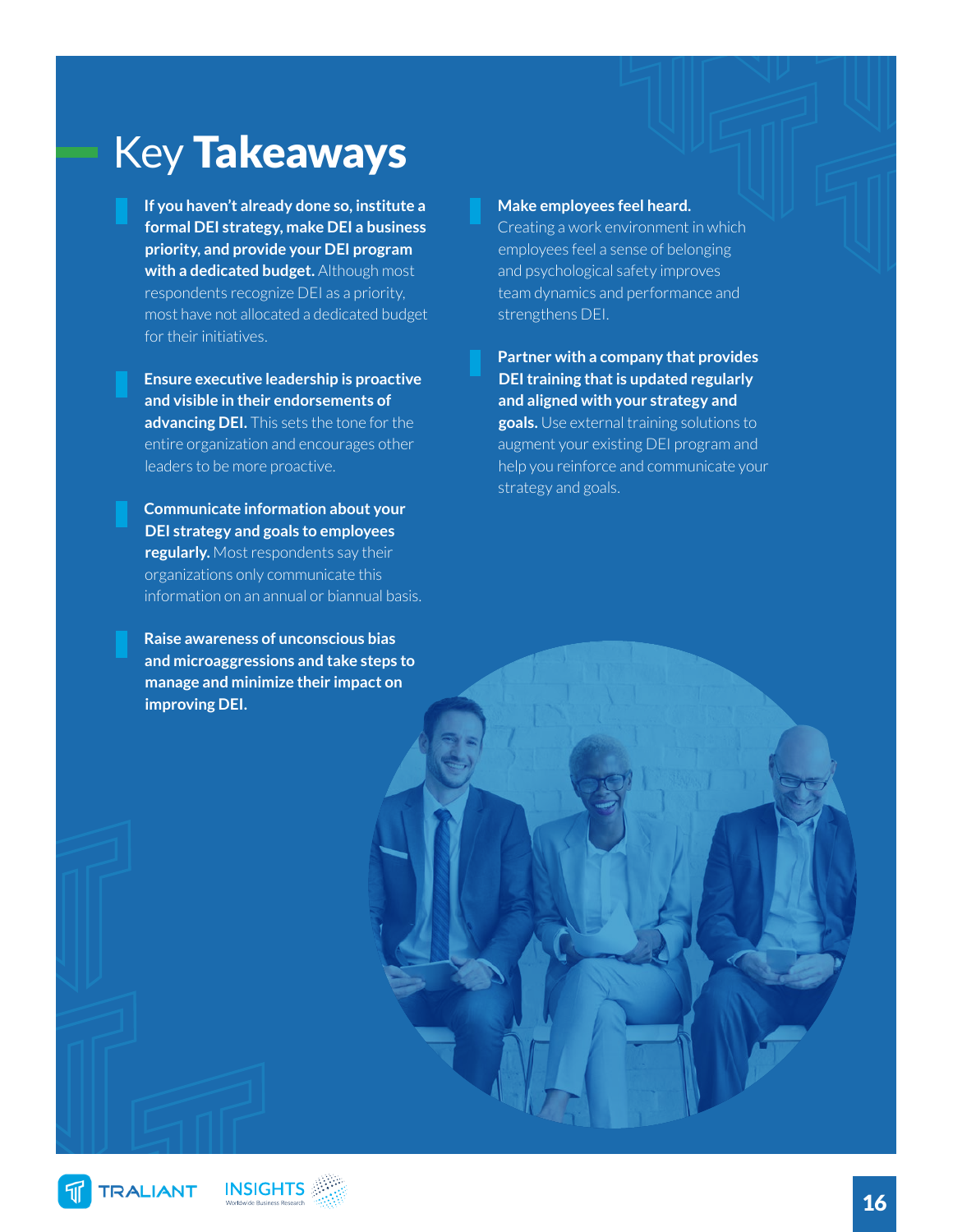<span id="page-16-0"></span>

### About the Authors

#### **TRALIANT** 旬

With a mission to transform compliance training from boring to brilliant, Traliant's award-winning training helps organizations create and maintain respectful, inclusive workplaces. Our modern approach to eLearning is designed to motivate positive behavior through realistic video scenarios and up-to-date content that is interactive, easy to customize and connects with today's mobile workforce.

Traliant currently serves over 7,000 organizations across industries and geographies. The company is ranked No. 234 on Inc. magazine's list of the 5000 fastest-growing private companies in America, and is No. 13 on Deloitte's 2020 Technology Fast 500 list. Traliant is backed by PSG, a leading growth equity firm partnering with lower middle-market software and technology-enabled service companies.

For more information, **please visit www.traliant.com.**



WBR Insights is the custom research division of Worldwide Business Research (WBR), the world leader in industry-driven thoughtleadership conferences. Our mission is to help inform and educate key stakeholders with research-based whitepapers, webinars, digital summits, and other thought-leadership assets while achieving our clients' strategic goals.

For more information, **please visit www.wbrinsights.com.**